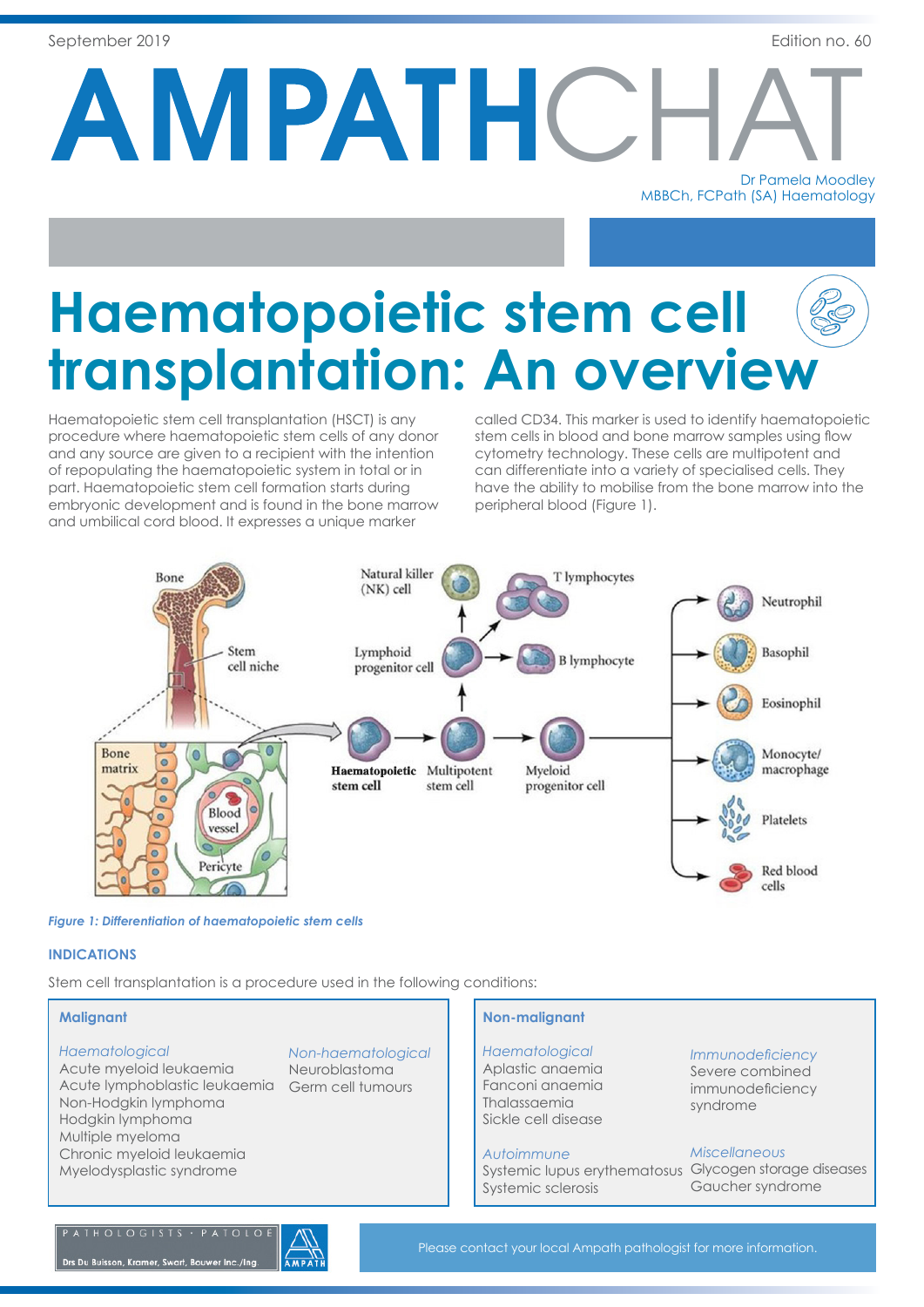## **TYPES OF DONORS**

There are two types of donors:

*Autologous*: Stem cells are obtained from an individual's blood or marrow, and are infused back into the same individual (Figure 2)

**Allogeneic:** Stem cells are collected from a matching donor and transplanted into the patient to suppress the disease and restore the patient's immune system (Figure 3).



*Figure 3: Allogeneic donors*

Drs Du Buisson, Kramer, Swart, Bouwer Inc./Ing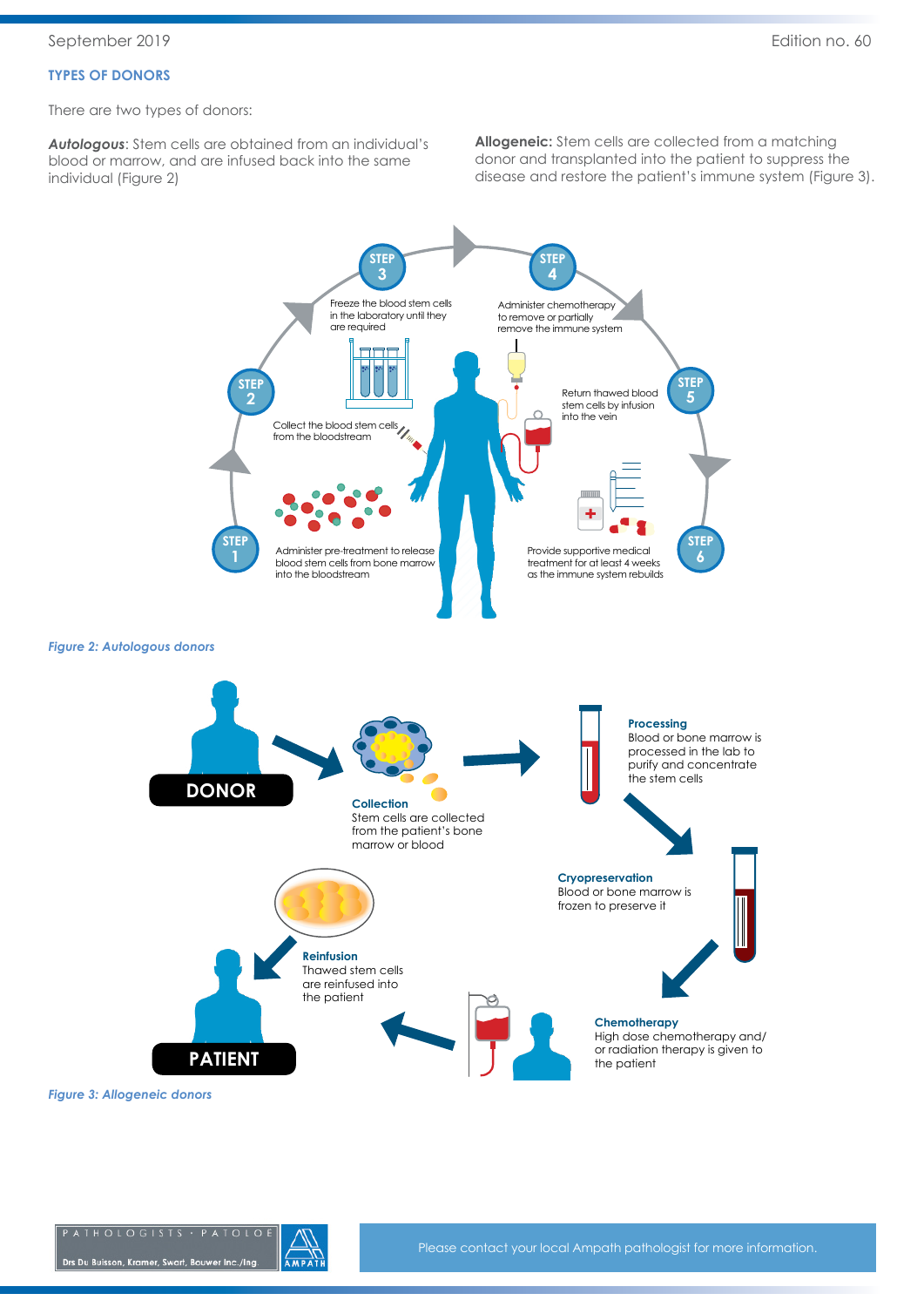## **DONORS**

Donors can be HLA matched or HLA mismatched based on the human leukocyte antigen (HLA) complex, which is a gene complex encoding the major histocompatibility complex (MHC) proteins in humans. These proteins are responsible for the regulation of the immune system in humans. HLA are proteins found on the short arm of chromosome 6.

Three antigens are important in stem cell transplantation: HLA-A, HLA-B and HLA-DR.

One set of three is inherited from each parent.

## **Table 1: Clinical characteristics related to allogeneic transplants**

Donors can be:

- Identical twins: HLA matched
- Related donors (sibling or relative): HLA matched, HLA mismatched or haploidentical (half-matched donor)
- Unrelated donor: HLA matched or HLA mismatched

Stem cell sources for transplant are as follows (Table 1):

- Bone marrow
- Peripheral blood
- Umbilical cord blood

|                   | <b>Bone marrow</b>                | <b>Peripheral blood (PB)</b>                                                       | <b>Cord blood (CB)</b>               |
|-------------------|-----------------------------------|------------------------------------------------------------------------------------|--------------------------------------|
| <b>HLA</b> typing | Restrictive                       | Restrictive                                                                        | Less restrictive                     |
| Yield             | <b>Best</b>                       | Less                                                                               | Limited number of cells              |
| Engraftment       | Faster than CB                    | Fastest                                                                            | Slowest                              |
| <b>Acute GVHD</b> | $++$                              | $++/+++$                                                                           | $^{+}$                               |
| Chronic GVHD      | $++$                              | $+++$                                                                              | $^{+}$                               |
| Graft vs tumour   | $++$                              | $++/+++$                                                                           | $+++$                                |
| Availability      | Depends on donor type             | Depends on donor type                                                              | Immediate access<br>Cord blood banks |
| Donor's risk      | Anaesthesia<br>Surgical procedure | Use of granulocyte colony<br>stimulating factor (G-CSF)<br>injections<br>Apheresis | None                                 |

Graft versus tumour effect occurs when the graft contains donor T cells that can be beneficial to the recipient by eliminating the residual malignant cells.

## **Graft versus host disease (GVHD)**

In GVHD the donor cells view the recipient's body as foreign, and the donated cells attack the body. Classic acute GVHD occurs within the first 100 days. It affects the skin, gastrointestinal tract and the liver.

Chronic GVHD may be found in the skin, mouth, gastrointestinal tract, lung, fascia and genitalia (for example, lichen planus or lichen sclerosis, poikiloderma, sclerosis, or esophageal web).

#### **Table 2: Classic acute, classic chronic and overlap syndrome**

|                                                | <b>Symptoms post-HSCT</b> | <b>Presence of acute features</b> | <b>Presence of chronic features</b> |
|------------------------------------------------|---------------------------|-----------------------------------|-------------------------------------|
| Classic acute                                  | $\leq$ 100 days           | Yes                               | No.                                 |
| Acute<br>Persistent<br>Recurrent<br>Late onset | $>100$ days               | Yes                               | No.                                 |
| Classic chronic                                | No time limit             | No                                | Yes                                 |
| Overlap syndrome                               | No time limit             | Yes                               | Yes                                 |